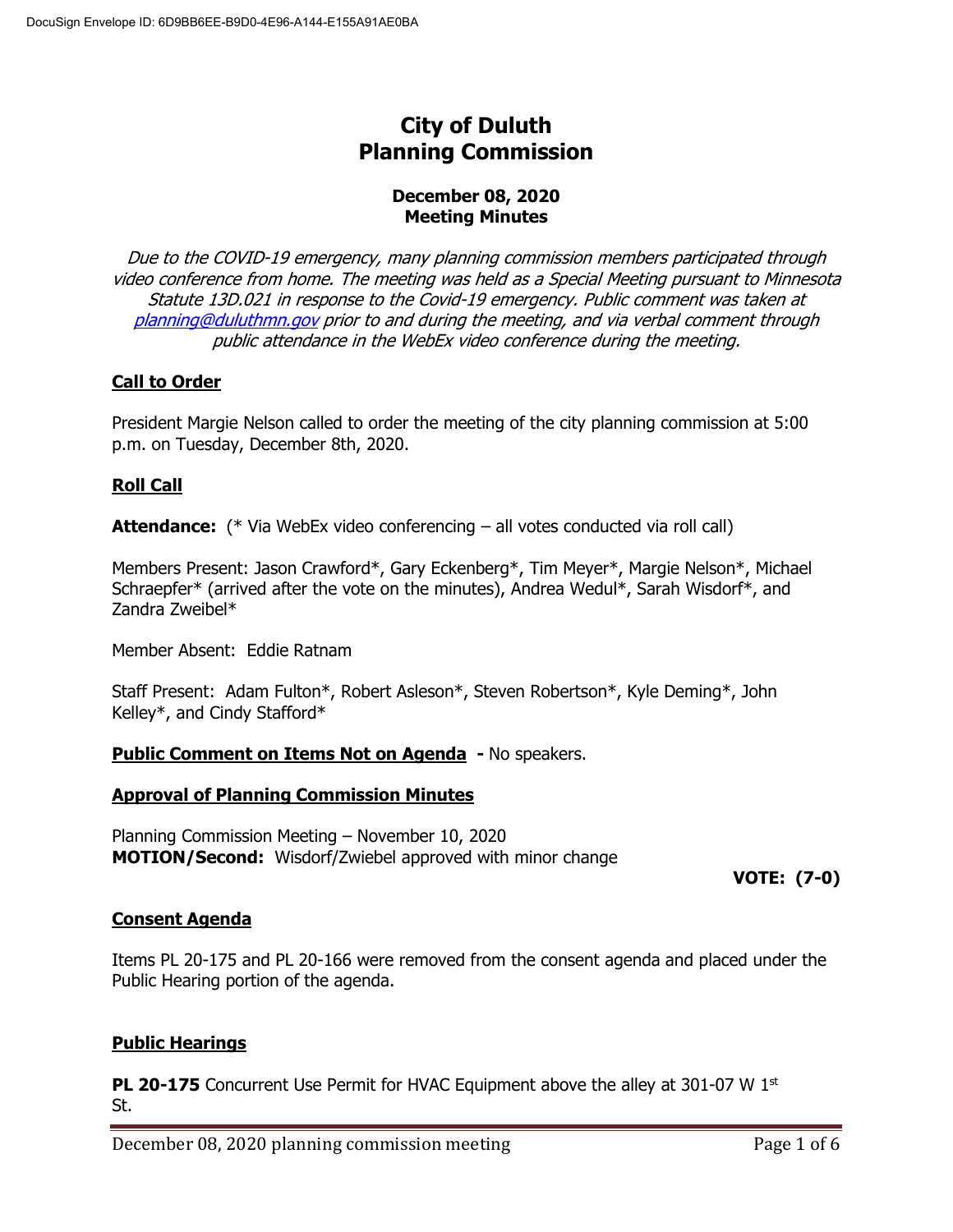**Staff:** John Kelley available for questions.

**Applicant:** David Dubin present and available for questions.

**Public:** No speakers.

**Commissioners:** Gary Eckenberg asked if the air conditioning units will be mounted above vehicle height. Deputy Director Adam Fulton noted they will be mounted higher than vehicle level, and will not interfere with vehicular traffic.

**MOTION/Second:** Zwiebel/Wedul recommended approval as per staff recommendations.

## **VOTE: (8-0)**

**PL 20-166** Interim Use Permit (IUP) for Vacation Dwelling Unit at 621 W 5<sup>th</sup> Street by Benjamin Klismith

**Staff:** John Kelley introduced the applicant's proposal for use of an 8 bedroom singlefamily unit as a vacation dwelling unit. The permit will allow for 17 occupants. The screening will include a 6-foot tall chain link fence with vines on it during the summer months and existing vegetation along the property line of the adjacent property. The home is currently under renovation. Staff recommends approval with the conditions listed in the staff report. Eckenberg referred to the county records of a two-room bedroom. Now they wish to convert it to eight? Kelley affirmed. Andrea Wedul commented on all the neighbors' comments they received, and asked if it will be a vacation dwelling or a hotel. Kelley stated an interim use permit for a vacation dwelling was applied for. It is a non owner-occupied dwelling with eight bedrooms. Deputy Director Fulton noted a critical distinction between the IUP and a hotel. A hotel is required to have a front desk. A hotel would not be allowed in this district. Eckenberg asked about the neighbor notification letters that were sent out. There was a typo in the staff report. The letters went out on November  $23^{rd}$  and not September  $8^{th}$ . Tim Meyer asked about the definition of a vacation dwelling. What is the maximum number of occupants allowed? Per Kelley, the Unified Development Code (UDC) doesn't have a maximum cap on the rooms at this time. Meyer thinks they may need to address this in the future. He thinks it goes beyond size and scale of what should be allowed. Deputy Director Fulton noted another distinction of an IUP versus a hotel. An IUP welcomes one family or party at a time. Wedul asked about the parking situation. Kelley noted there was parking in the garage and a large parking area in the rear yard area. R-1 zoning allows for a single-family, eight-bedroom home. Deputy Director Fulton noted there are all different sizes of homes in Duluth. The building code may require sprinklers if there are more than four bedrooms. Wedul asked where the north property line is. Does the deck cross this line? Kelley noted decks can encroach into setbacks, and it may be an existing deck. Michael Schraepfer noted for context reasons, the city already has two lUP's this large, including one on Hawthorne Road. This is not unusual. Zandra Zwiebel noted her personal experience in Santa Cruz with her family. It is a large family gathering and feels it could be a successful situation allowing these residences in Duluth. She understands the neighbors' concerns, but doesn't feel this will be used for a party hour by college students.

**Applicant:** Ben Klismith addressed the commission and noted they have put a lot of work into the house so far. The house will need to be ADA accessible. The living room will be made into two bedrooms. The will be hardwood floors throughout the home, and it will not be a party house, but a family gathering house. Eckenberg asked about the property manager. Klismith noted Justen Janssen is only three miles away, and is available in case a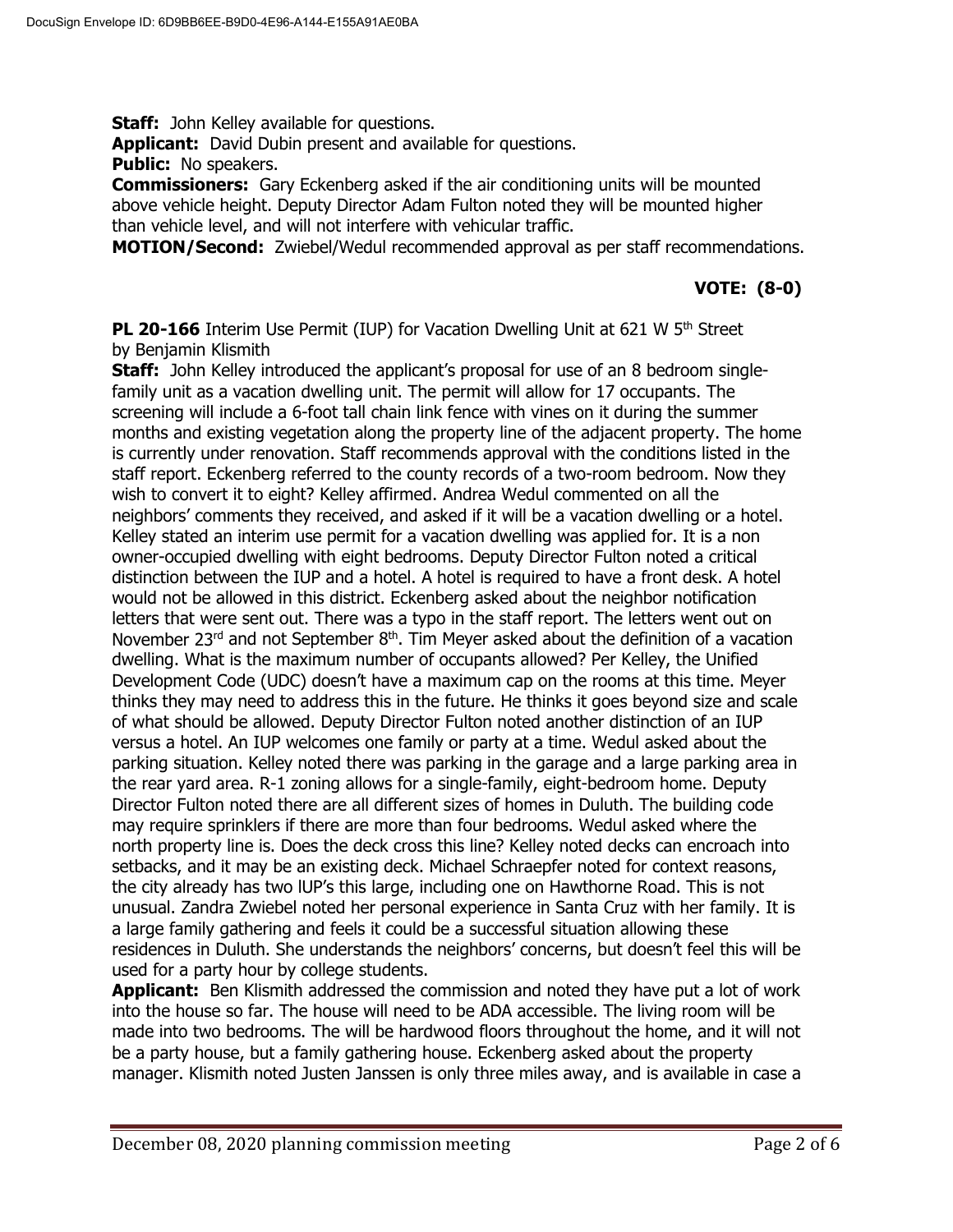rapid response is needed. Klismith wants to be closely involved, but understands why a local manager is needed.

**Public:** Chair Nelson noted a lot of comments were received. Heather Rand stated that she is a Duluth resident, living at 530 N  $5<sup>th</sup>$  Avenue West, addressed the commission. She lives a block away and is concerned about vacation rental in general. She has had a bad experience with a rental house before, and noted the situation of strangers becoming part of your living environment. She feels it is different in a commercial district. She asks the commissioners to look at the bigger picture and not to convert residential neighborhoods into this type of situation. Eckenberg asked her about the illegal vacation rental in 2016. Why was it illegal? Rand stated there was no sign, and they didn't have any off-street parking. Rand stated it was an intrusion into their privacy. They can't screen property on the slope on the hillside. Eckenberg asked if it was just one party. Rand affirmed – five people and one party. Families are great, but they'll be out on their decks, grilling and playing games. There is a difference between neighbors and strangers. Lisa and John Kappaman, 625 W 5<sup>th</sup> Street addressed the commission. They are only nine feet away. They appreciate the maintenance work being done on the building, but they are not comfortable with the scale of the vacation rental. She noted the ADA driveway is very close to them. They have had two accidents in their own driveway during slippery conditions. They have a wonderful neighborhood with neighbors helping neighbors. They don't want to see that change. Chana Stocke, 523 W  $6<sup>th</sup>$  Street, addressed the commission. She is opposed to the vacation rental. She thanked the commissioners and noted that she also sent an email. This is a small residential neighborhood and this proposal feels like a commercial venture. The hillside views are not secret. They have total strangers coming into their yard to take pictures of the lake and lift bridge. She is worried that other commercial companies will pick other houses on the hillside for the same purpose. She doesn't want it to become Hillside Row. Noise travels easily on the hillside. She asked the commissioners if they would like a 17 person "hotel" next to them. She isn't against vacation rentals, but is opposed to outside commercial developers moving in. David Ross, 526 W  $6<sup>th</sup>$  Street, addressed the commission. He and his wife Katie also submitted a written comment. He is concerned about parking. There are no curbs or sidewalks, and the home is located on a rock ledge. Water freezes where the entrance is going to be. He envisions 17 unexpecting people trying to shoe-horn vehicles into a rubiks cube formation. He hopes the commissioners take the neighbors' considerations over an outside developer who is set to profit. City councilor Roz Randorf noted the UDC code is a road map. This rental will change the character of this R-1 neighborhood. Maybe the code needs to be changed to consider long-range neighborhoods. This is her district, and a boutique hotel will change things. Sue Bowman addressed the commission. She lives across the street to the east. She is also concerned about parking. Water freezes and ice forms and cascades down. There is no drainage, and often creates a skating rink in the winter. Neighbors know to only access using  $8<sup>th</sup>$  Avenue West because  $5<sup>th</sup>$  Avenue is too steep and treacherous. Unknowing traffic often gets stuck trying to use  $5<sup>th</sup>$  Avenue West. The driveway is at the bottom of a hill, and she thinks renters will get stuck. She is also concerned about noise, and is very opposed.

**Commissioners:** Zwiebel noted in the past, she listened to the neighbors' concerns regarding the IUP at 1201 Woodridge Circle. She said there were maybe three times as many more neighbors in the same situation. At the time she voted against the IUP, and she has regretted that vote. She understands the neighbors' comments, but notes the entire front of the property is rock, so it is not like they will be hovering over another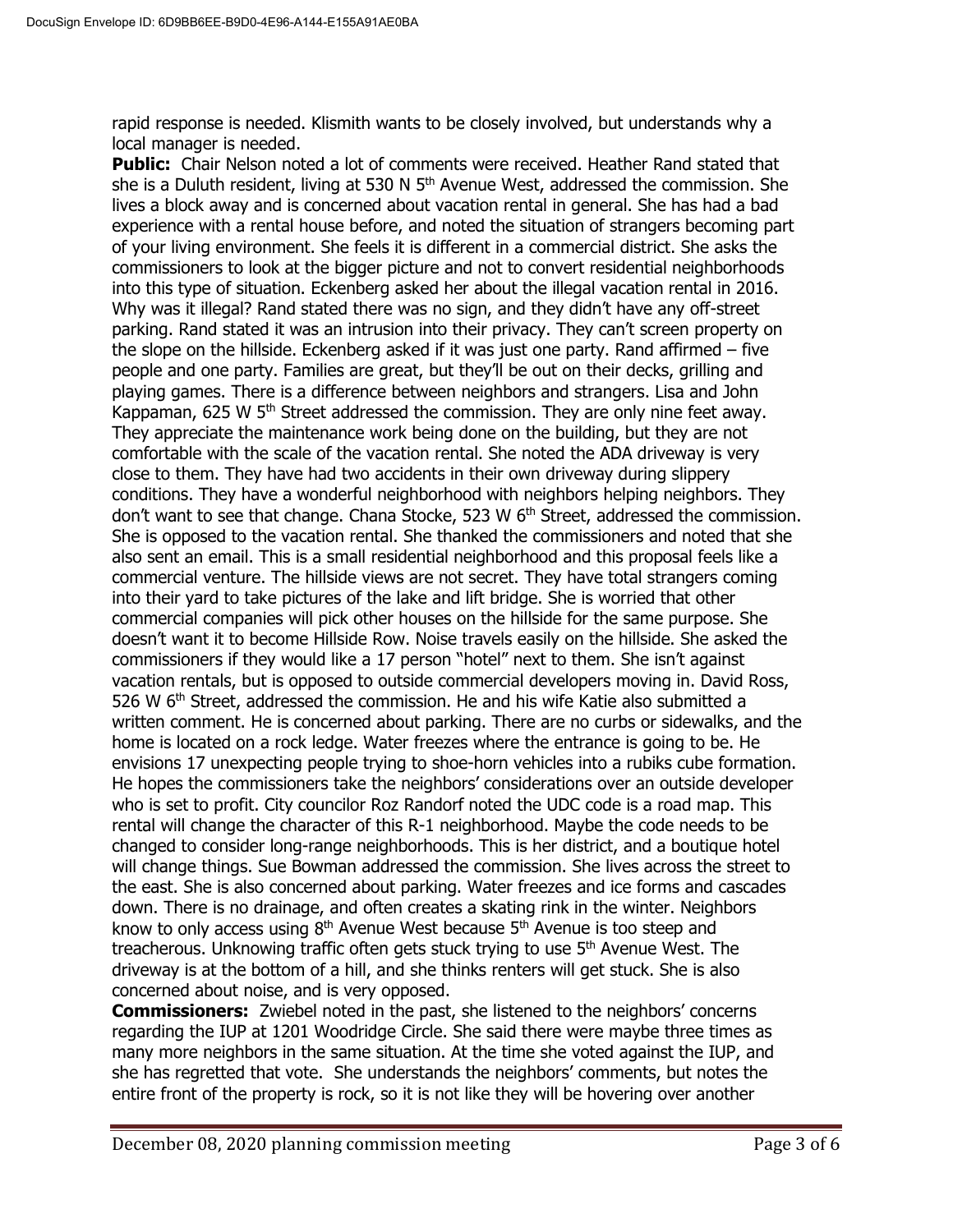home. The applicant is in compliance with the rules, and she is in support of this IUP. Wedul appreciates Zwiebel's comments, but asked if they should consider additional buffering. She thinks they should look into possibly updating the UDC in the future, but in this case the applicant has met all provisions. Tim Meyer stated this is his eighth year on the planning commission. Every once in a while a case comes up that tests the code. He feels this goes beyond the intent of a vacation rental. This kind of density would start to compete with B&B's and hotels in the area. When a majority of neighbors object, he does listen. He has a hard time supporting. Schraepfer stated this is his sixth year of the planning commission. There is still a cap of 60 IUP's allowed in Duluth city limits. There should be no fear of more coming into the market. He noted bringing the home into ADA compliance is very expensive. It is one home, and not a hotel. He has seen groups with 17 people. Wedul noted there is a change to recreational tourism and this is a great opportunity for Duluth. 17 people also gives her pause, but there is no violation here or in code, so she will be voting in support. Eckenberg visited the site and noted the steepness. He recalled his own challenge of getting up his daughter's driveway. He can only imagine eight vehicles going up and down this driveway in the winter. He is concerned about the parking and will be voting against it. Wedul asked if it would be warranted to table this item for more discussion due to a mix-up with neighbor notification. Deputy Director Fulton stated that notifications were sent out properly. Jason Crawford feels there is no need to table, and they have a clear understanding about how the neighbors feel. **MOTION/Second:** Zwiebel/Crawford recommended approval as per staff recommendations.

## **VOTE: (6-2, Meyer and Eckenberg Opposed)**

This item can be brought to the city council for their meeting in January.

**PL 20-158** Variance to Side Yard Setback for Garage with living space at 204 W 6<sup>th</sup> Street by Roger Reinert

**Staff:** Kyle Deming introduces applicant's proposal to construct a 22' by 22' addition to the northeast corner of the dwelling. The addition will consist of a garage with one level of living space above. A variance is needed to reduce the corner side yard setback (North Second Avenue West) to three feet. The topography on the property drops about 30' northwest to southeast, with a steep drop down from W.  $6<sup>th</sup>$  St. Other locations on the property would not be feasible due to the topography and an old building foundation to the west. Staff recommends approval with the conditions listed in the staff report. Deming would like to add one more condition. Minnesota Power mentioned they are concerned about the proposed building addition's proximity to an overhead electric wire running along 2<sup>nd</sup> Ave. W., and wants to make sure the design takes into account required distances to the electrical wire. Wedul noted the Minnesota Power setbacks. Would it be unbuildable? Deming stated it is buildable, and they just need to take their concerns into account.

**Applicant:** Roger Reinert addressed the commission. Their goal has been to add a garage. They purchased the home last summer. Building is challenging due to the steep slope. Their intent is to match the garage to the existing foundation. They are trying to be a good neighbor, and will not infringe on anybody's view.

### **Public:** No speakers.

**MOTION/Second:** Eckenberg/Meyer approved as per staff recommendations.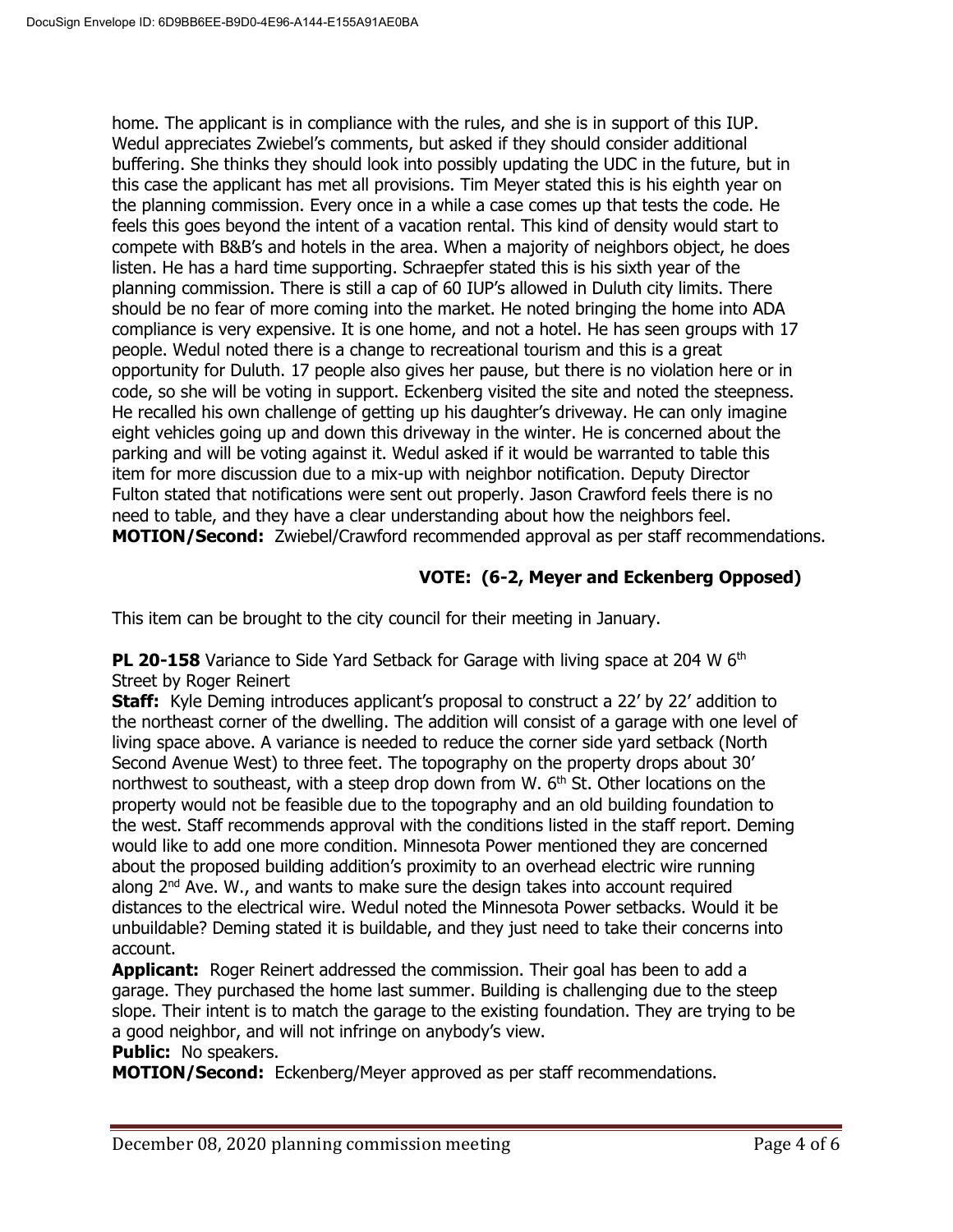**PL 20-152** UDC Map Amendment to Rezone from Mixed Use Business Park (MU-B) to Residential-Urban (R-2) for Properties Between 1725 and 1827 W 1<sup>st</sup> Street, Located on the Northwest Side of the Block of West 1<sup>st</sup> Street Between Piedmont Avenue and 19<sup>th</sup> Avenue West by the City of Duluth

**Staff:** Steven Robertson introduced the city's proposal to rezone the property. Both map and text changes require ordinances and city council action. The neighbor letters were sent on November 23rd. Both rezoning s are city actions. This action was initiated by city staff because in the past year they have had two pre-application meetings with people wanting to expand their homes, but in MU-B, you can't as the single family homes are considered by legal non-conforming uses. By changing the zoning to R-2 they would now be allowed to expand. Zwiebel asked if the body shop would be able to expand. Robertson noted they could expand into the neighboring lot if they purchase it. The city feels the best fit for the neighborhood is residential use.

### **Applicant:** N/A

**Public:** No speakers.

**MOTION/Second:** Wedul/Eckenberg recommended approval as per staff recommendations.

## **VOTE: (8-0)**

Commissioner Wedul recused herself from the next agenda item due to a financial conflict.

**PL 20-178** UDC Map Amendment to Rezone from Mixed Use Neighborhood (MU-N) to Form District 5 (F-5) at 215 N First Avenue E, the North Half of the Site of the Historic Old Central High School by the city of Duluth

**Staff:** Deputy Director Fulton noted there has been discussion on this site over the years. The school is collaborating with a developer. The site is currently split zoned, and needs to be appropriately, therefore, a form district is being proposed consistent with the comprehensive plan. Steven Robertson noted future development may include multi-family housing. Not having multiple zoning districts will make financing easier. The rezoning is being done on behalf of the city. The two adjacent parking lots are not part of the rezoning, even though they related to the school property and provide off-street parking. This property is designated as a local historic landmark, and developers must present their plan to the Heritage Preservation Commission in the future. Staff recommends approval. **Applicant:** N/A

**Public:** No speakers.

**MOTION/Second:** Crawford/Zwiebel recommended approval as per staff recommendations.

## **VOTE: (7-0-1, Wedul Abstained)**

**PL 20-179** UDC Text Changes Related to Connectivity/Circulation and Platting/Developments **Staff:** Steven Robertson noted the three changes being proposed. Two of the changes the commission has seen before, which is the circulation of new developments. There needs to be at least one sidewalk, or multi-use trail. City engineers will approve street names and suffixes. The new change involves drive-thru's (restaurants, but also banks) in the MU-N district. They would like to allow an extra hour of usage/service until 11 p.m. at night if they are at least 250' from any residential structure. This is because demand for